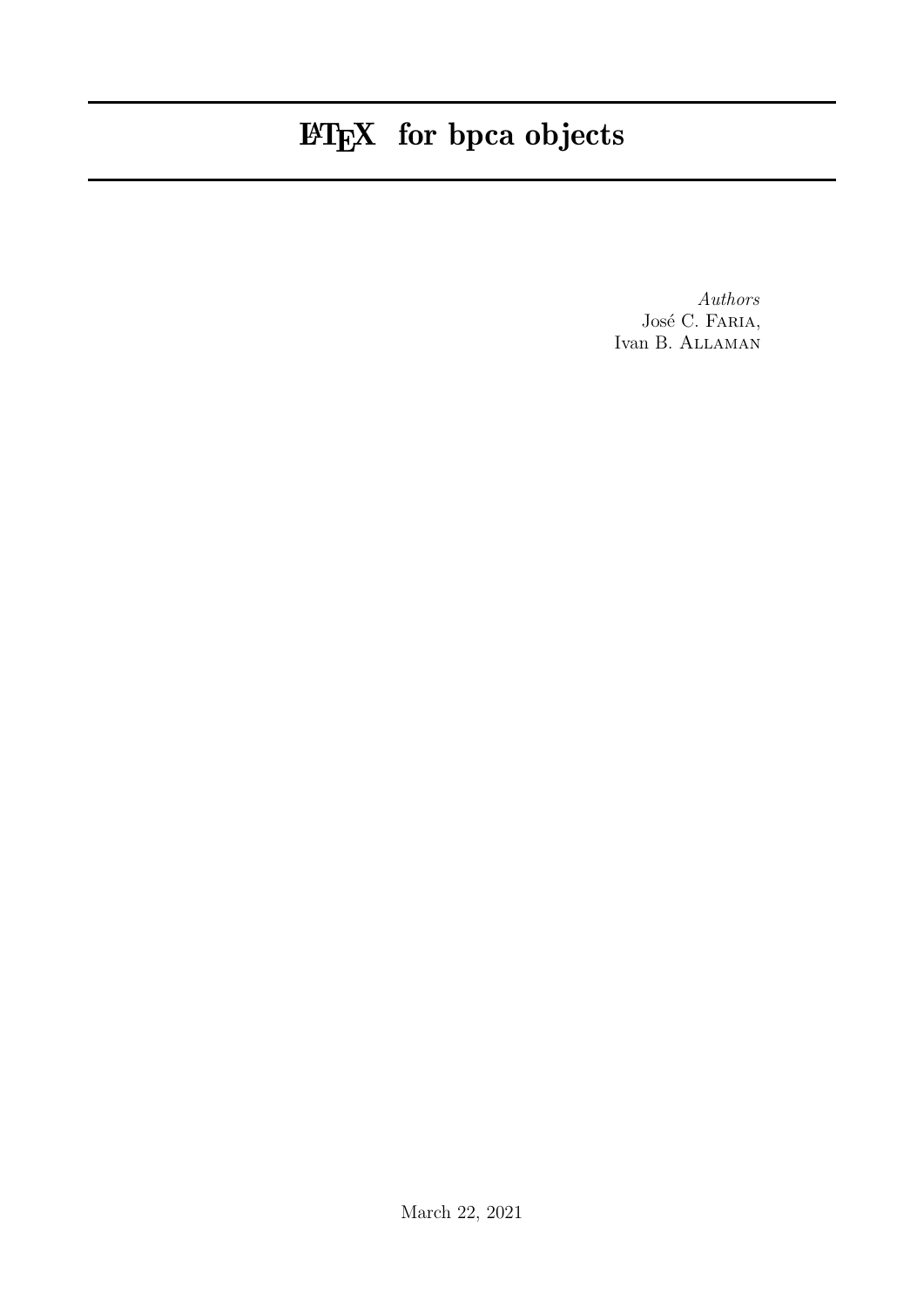## Contents

|   | 1 The simplest                                                                                                                                                                                                                                             |  |
|---|------------------------------------------------------------------------------------------------------------------------------------------------------------------------------------------------------------------------------------------------------------|--|
|   | 2 Cross-referencing I                                                                                                                                                                                                                                      |  |
|   | 3 Cross-referencing II                                                                                                                                                                                                                                     |  |
|   | 4 Beautify<br>Bold in columns response to the contract of the contract of the contract of the contract of the contract of the contract of the contract of the contract of the contract of the contract of the contract of the contract of th<br>4.1<br>4.2 |  |
|   | 5 Latin characters                                                                                                                                                                                                                                         |  |
| 6 | Call print.xtable function                                                                                                                                                                                                                                 |  |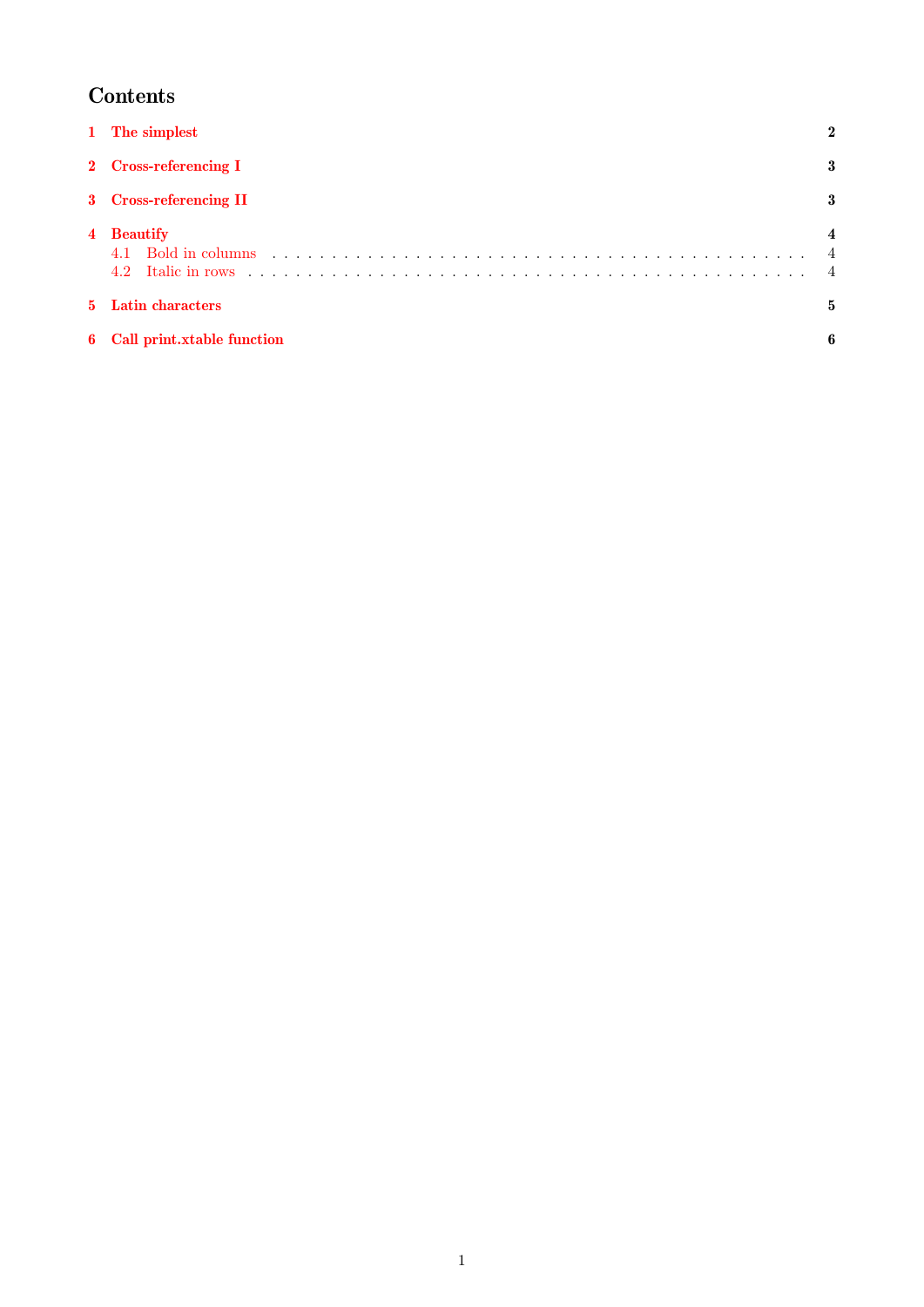# <span id="page-2-0"></span>1 The simplest

#### > library(bpca)

- > library(xtable)
- $>$  bp  $\leftarrow$  bpca(iris[-5])
- > ## The simplest possible
- > xtable(bp)

|              |                      | Eigenvalues                                                         |         |
|--------------|----------------------|---------------------------------------------------------------------|---------|
|              |                      | $\overline{PC2} (\lambda_2 = 11.67)$<br>PC1 ( $\lambda_1 = 20.85$ ) |         |
|              | Sepal.Length         | 0.52                                                                | $-0.38$ |
| Eigenvectors | Sepal.Width          | $-0.27$                                                             | $-0.92$ |
|              | Petal.Length         | 0.58                                                                | $-0.02$ |
|              | Petal. Width         | 0.56                                                                | $-0.07$ |
|              | Variance retained    | 0.73                                                                | 0.23    |
|              | Variance accumulated | 0.73                                                                | 0.96    |

#### > print(xtable(bp))

|              |                      | Eigenvalues                 |                             |
|--------------|----------------------|-----------------------------|-----------------------------|
|              |                      | PC1 ( $\lambda_1 = 20.85$ ) | PC2 ( $\lambda_2 = 11.67$ ) |
|              | Sepal.Length         | 0.52                        | $-0.38$                     |
|              | Sepal.Width          | $-0.27$                     | $-0.92$                     |
| Eigenvectors | Petal.Length         | 0.58                        | $-0.02$                     |
|              | Petal. Width         | 0.56                        | $-0.07$                     |
|              | Variance retained    | 0.73                        | 0.23                        |
|              | Variance accumulated | 0.73                        | 0.96                        |

#### > bpca::print.xtable.bpca(xtable(bp))

|                      | Eigenvalues                                                         |         |
|----------------------|---------------------------------------------------------------------|---------|
|                      | $\overline{PC2} (\lambda_2 = 11.67)$<br>PC1 ( $\lambda_1 = 20.85$ ) |         |
| Sepal.Length         | 0.52                                                                | $-0.38$ |
| Sepal.Width          | $-0.27$                                                             | $-0.92$ |
| Petal.Length         | 0.58                                                                | $-0.02$ |
| Petal. Width         | 0.56                                                                | $-0.07$ |
| Variance retained    | 0.73                                                                | 0.23    |
| Variance accumulated | 0.73                                                                | 0.96    |
|                      |                                                                     |         |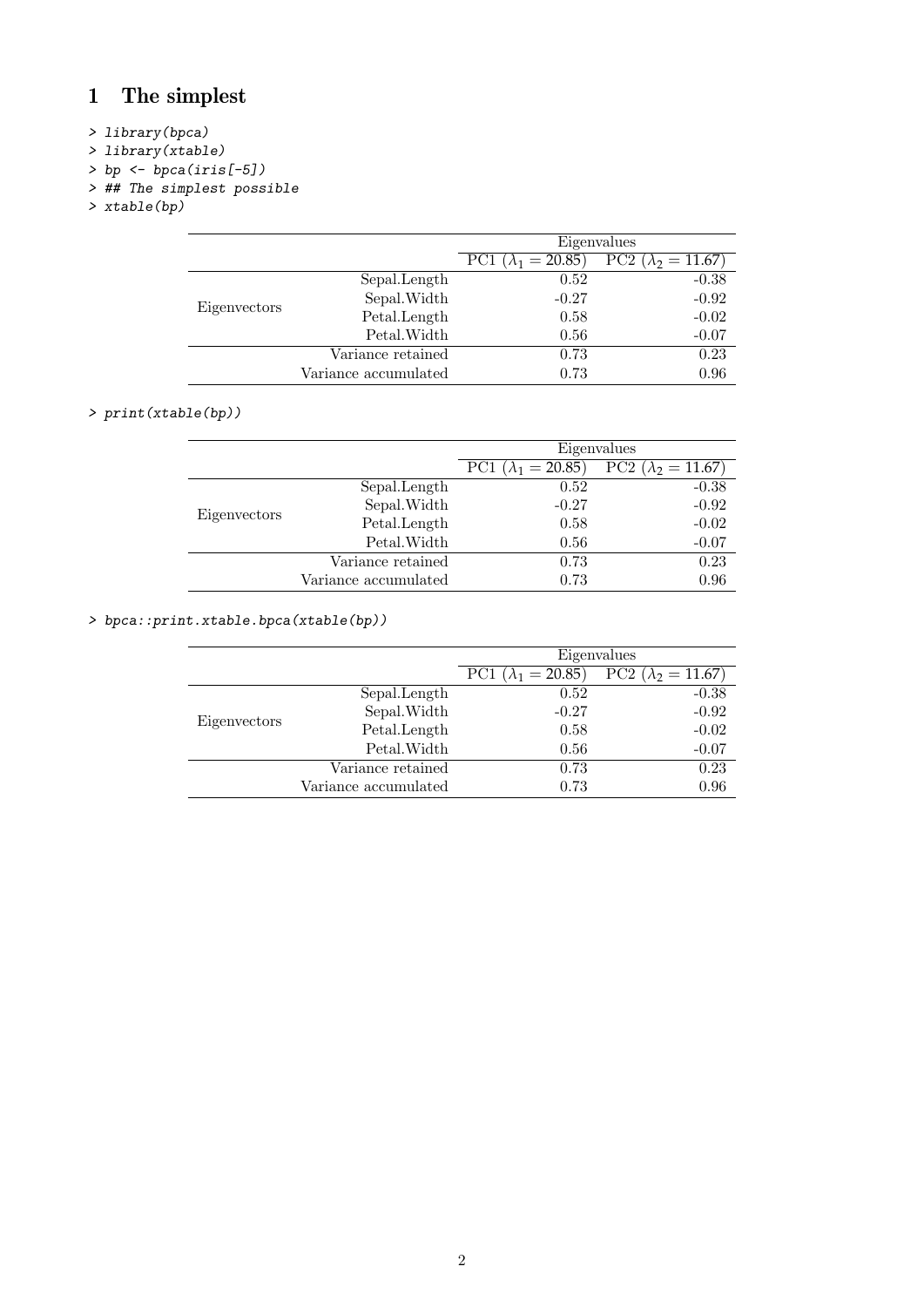## <span id="page-3-0"></span>2 Cross-referencing I

Using label to cross-referencing: biplot of iris data (packages:datasets) (Table [1\)](#page-3-2), biplot of gabriel1971 data (package:bpca) (Table [2\)](#page-3-3).

```
> ## With caption and label
> ## It will use the methods print.xtable.bpca provided by the bpca package
> xtable(bpca(iris[-5]),
+ caption='Biplot of iris data (packages:datasets).',
+ label='tbl_iris')
```

|              |                      | Eigenvalues                                            |         |
|--------------|----------------------|--------------------------------------------------------|---------|
|              |                      | PC2 $(\lambda_2 = 11.67)$<br>PC1 $(\lambda_1 = 20.85)$ |         |
|              | Sepal.Length         | 0.52                                                   | $-0.38$ |
|              | Sepal.Width          | $-0.27$                                                | $-0.92$ |
| Eigenvectors | Petal.Length         | 0.58                                                   | $-0.02$ |
|              | Petal. Width         | 0.56                                                   | $-0.07$ |
|              | Variance retained    | 0.73                                                   | 0.23    |
|              | Variance accumulated | 0.73                                                   | 0.96    |

<span id="page-3-2"></span>Table 1: Biplot of iris data (packages:datasets).

## <span id="page-3-1"></span>3 Cross-referencing II

```
> ## With caption and label
```

```
> xtable(bpca(gabriel1971),
```

```
+ caption='Biplot of gabriel1971 data (package:datasets).',
```
+ label='tbl\_gabriel')

|              |                      | Eigenvalues                                               |         |
|--------------|----------------------|-----------------------------------------------------------|---------|
|              |                      | PC2<br>PC1 ( $\lambda_1 = 7.63$ )<br>$(\lambda_2 = 1.77)$ |         |
|              | <b>CRISTIAN</b>      | $-0.34$                                                   | 0.15    |
|              | <b>ARMENIAN</b>      | $-0.34$                                                   | 0.17    |
|              | <b>JEWISH</b>        | $-0.34$                                                   | 0.28    |
|              | <b>MOSLEM</b>        | $-0.34$                                                   | 0.21    |
| Eigenvectors | MODERN.1             | $-0.32$                                                   | $-0.58$ |
|              | MODERN.2             | $-0.31$                                                   | $-0.60$ |
|              | OTHER.1              | $-0.35$                                                   | $-0.11$ |
|              | OTHER <sub>2</sub>   | $-0.34$                                                   | 0.07    |
|              | <b>RUR</b>           | $-0.32$                                                   | 0.34    |
|              | Variance retained    | 0.92                                                      | 0.05    |
|              | Variance accumulated | 0.92                                                      | 0.97    |

<span id="page-3-3"></span>Table 2: Biplot of gabriel1971 data (package:datasets).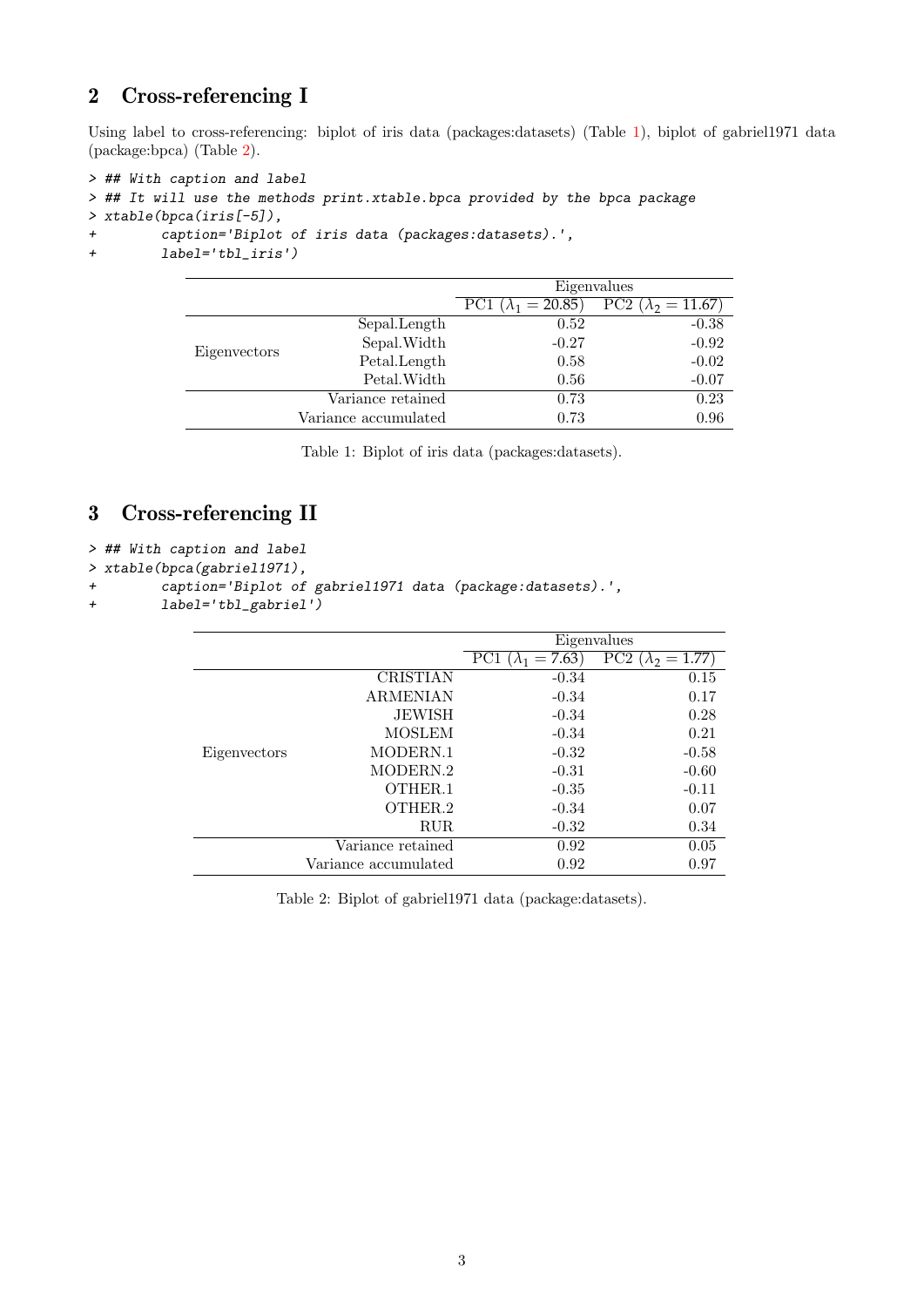## <span id="page-4-0"></span>4 Beautify

#### <span id="page-4-1"></span>4.1 Bold in columns

Bold in the column (Table [3\)](#page-4-3).

```
> ## With bold in the columns
> bp_rock_x <- xtable(bpca(rock),
+ caption='Biplot of rock data (package:dtasets).',
+ label='tbl_rock')
> bold \leq function(x){
+ paste('\\textbf{',
+ x,
+ '}')
+ }
> print(bp_rock_x,
+ sanitize.colnames.function = bold)
```

|              |                      | Eigenvalues                        |                                   |
|--------------|----------------------|------------------------------------|-----------------------------------|
|              |                      | <b>PC1</b> ( $\lambda_1 = 11.07$ ) | <b>PC2</b> ( $\lambda_2 = 6.59$ ) |
|              | area                 | 0.47                               | $-0.6$                            |
| Eigenvectors | peri                 | 0.59                               | $-0.24$                           |
|              | shape                | $-0.39$                            | $-0.71$                           |
|              | perm                 | $-0.52$                            | $-0.28$                           |
|              | Variance retained    | 0.65                               | 0.23                              |
|              | Variance accumulated | 0.65                               | 0.88                              |

<span id="page-4-3"></span>Table 3: Biplot of rock data (package:dtasets).

#### <span id="page-4-2"></span>4.2 Italic in rows

Italic in the rows (Table [4\)](#page-4-4).

```
> ## With italic in the rows
> bp_USA_x <- xtable(bpca(USArrests),
+ caption='Biplot of USArrests data (package:datasets).',
+ label='tbl_USArrests')
> italic \leq function(x){
+ paste('\\textit{',
+ x,
+ '}',
+ sep='')
+ }
> print(bp_USA_x,
+ sanitize.rownames.function = italic)
```

|              |                             | Eigenvalues                 |                                     |  |
|--------------|-----------------------------|-----------------------------|-------------------------------------|--|
|              |                             | PC1 ( $\lambda_1 = 11.02$ ) | $\overline{PC2} (\lambda_2 = 6.96)$ |  |
|              | Murder                      | $-0.54$                     | 0.42                                |  |
| Eigenvectors | Assault                     | $-0.58$                     | 0.19                                |  |
|              | UrbanPop                    | $-0.28$                     | $-0.87$                             |  |
|              | Rape                        | $-0.54$                     | $-0.17$                             |  |
|              | <i>Variance retained</i>    | 0.62                        | 0.25                                |  |
|              | <i>Variance accumulated</i> | 0.62                        | 0.87                                |  |

<span id="page-4-4"></span>Table 4: Biplot of USArrests data (package:datasets).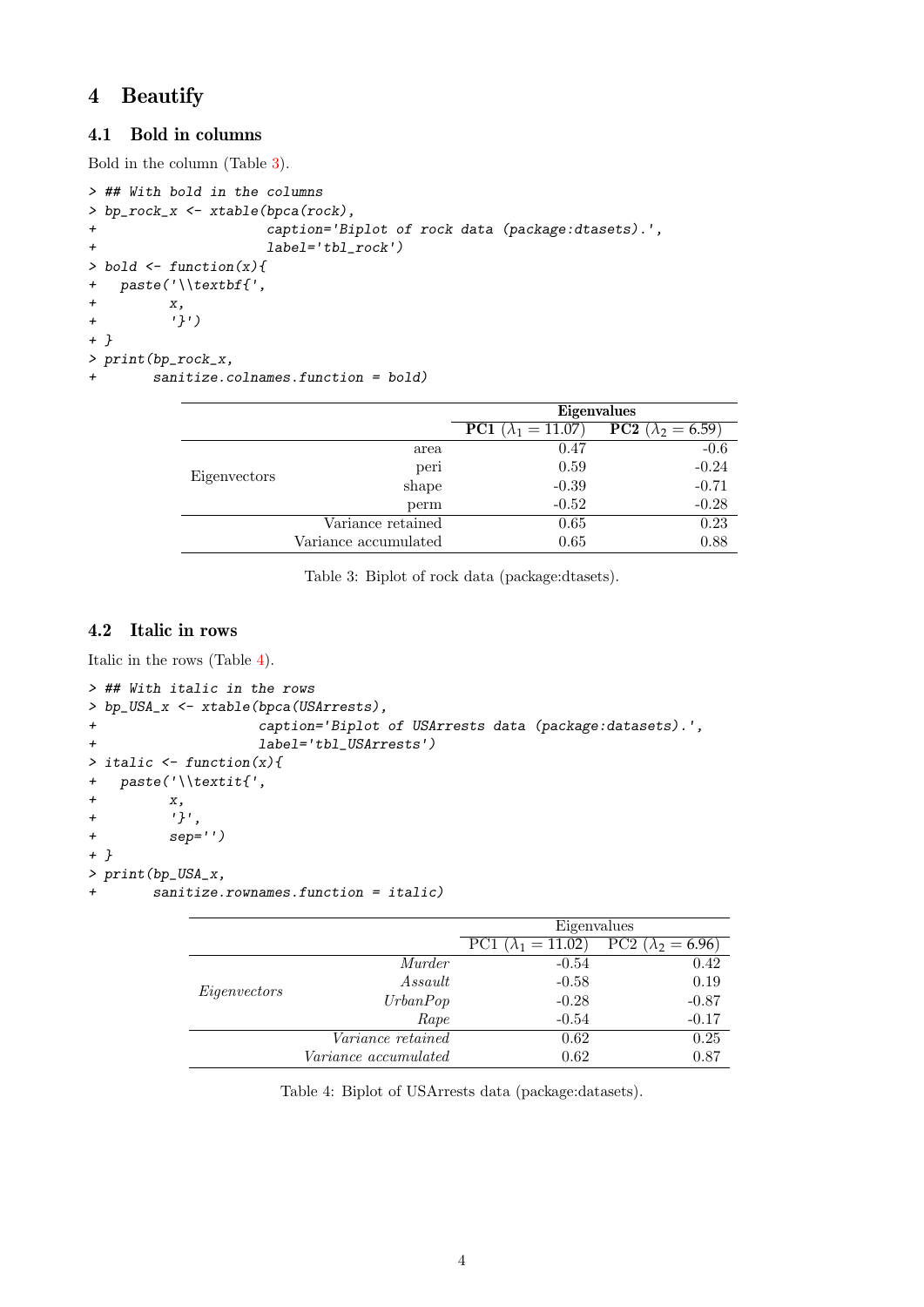#### <span id="page-5-0"></span>5 Latin characters

Latin characters in the rows (Table [5\)](#page-5-1).

```
> ## Principal labels in portuguese
> tbl_rock_x <- xtable(bpca(rock),
+ caption='Biplot of rock data (package:datasets).',
+ label='tbl_rock_2')
> rownames(tbl_rock_x) <- gsub('Eigenvalues',
+ 'Autovalores',
+ rownames(tbl_rock_x))
> rownames(tbl_rock_x) <- gsub('Eigenvectors',
+ 'Autovetores',
+ rownames(tbl_rock_x))
> rownames(tbl_rock_x) <- gsub('Variance retained',
+ 'Vari^ancia retida',
+ rownames(tbl_rock_x))
> rownames(tbl_rock_x) <- gsub('Variance accumulated',
+ 'Vari^ancia acumulada',
+ rownames(tbl_rock_x))
> colnames(tbl_rock_x) <- c('CP1',
                   + 'CP2')
> print(tbl_rock_x)
```

|             |                     | Autovalores                                                         |         |
|-------------|---------------------|---------------------------------------------------------------------|---------|
|             |                     | $\overline{CP2} (\lambda_2 = 6.59)$<br>$(\lambda_1 = 11.07)$<br>CP1 |         |
|             | area                | 0.47                                                                | $-0.6$  |
| Autovetores | peri                | 0.59                                                                | $-0.24$ |
|             | shape               | $-0.39$                                                             | $-0.71$ |
|             | perm                | $-0.52$                                                             | $-0.28$ |
|             | Variância retida    | 0.65                                                                | 0.23    |
|             | Variância acumulada | 0.65                                                                | 0.88    |

<span id="page-5-1"></span>Table 5: Biplot of rock data (package:datasets).